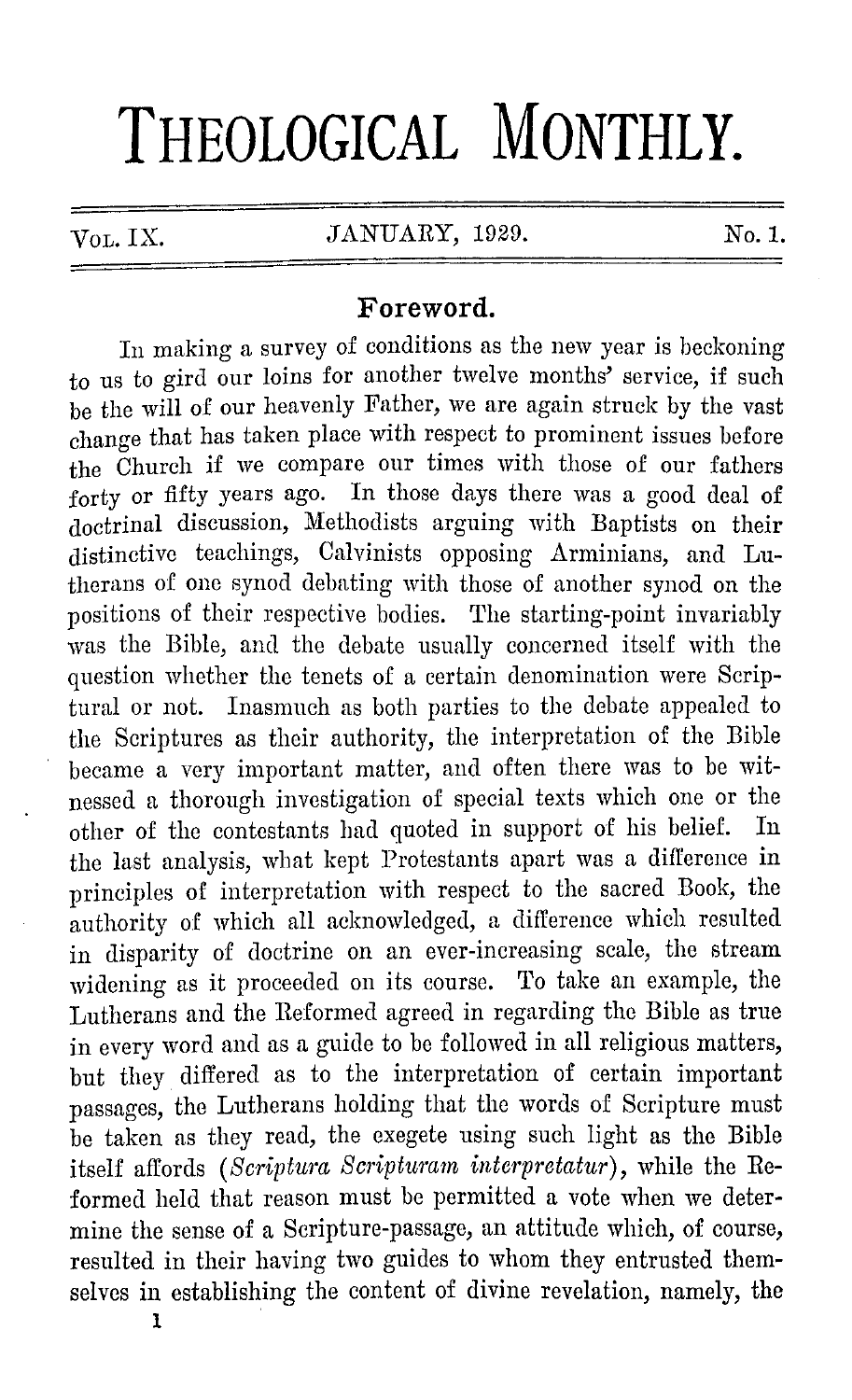chief aim.

## **Perpetual Forgiveness.**

Translated from Dr. E. I'reuss's *Die Lehre von de1· Rechtfertigimg,* Part VI. THE REV. JUL. A. FRIEDRICH, Iowa City, Iowa.

It has been said that it is a foolish dream to believe that the full and *final justification* from which good works flow automatically, can be obtained by a single flight of the soul up to God. This is true, at least as far as the final justification is concerned. However, I cannot remember having read the doctrine which is here rejected anywhere except perhaps in Martensen's Dogmatics.1) Now, if the danger which threatens our brethren from this erroneous doctrine is formidable, then help them to get away from it. But am I really helping a wanderer who is in danger of falling over the right side of a bridge if I push him over the left side? Of course, the doctrine of the once-and-never-again justification is

<sup>1)</sup> Martensen, *Dogmatik*. Berlin, 1856. 8vo. - According to Martensen the so·called "great conversion" simply contains justification. After that he knows of nothing else than sanctification. *["Ilans Lassen Martensen;* b. 1808; d. 1884 at Copenhagen as bishop of Zealand, the highest ecclesiastical office of Denmark; prominent Lutheran theologian and dogmatician, with a speculative-mystic tendency."-Concordia Cyclopedia, p. 444.]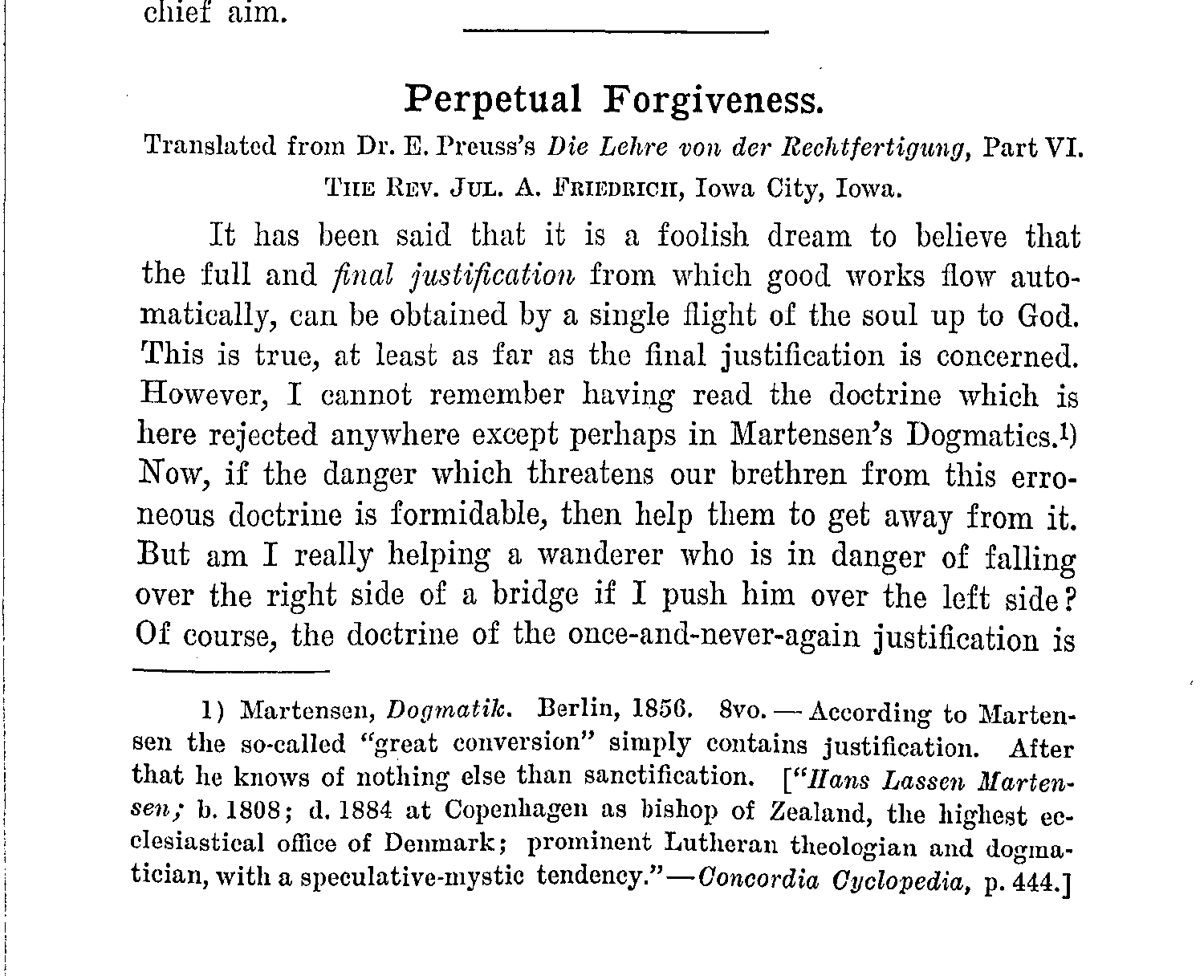dangerous and foolish, just as foolish as if one would maintain that it is sufficient for life to have breathed once, at the time of birth,  $_{\rm or\ that}$  at midnight one can still read by the light of the noon- $_{\rm{day\ sun.}}$  And it is also dangerous. For if one is justified once  $_{\rm for}$  all on Thursday, one need not be so careful on Friday. He  $_{\rm who}$  neglects to strive daily for forgiveness of sins because he  $_{\rm relies~on}$  the forgiveness which he once received, will indeed have peculiar experiences on his death-bed. But from this it docs not  $_{\text{by any means} }$  follow that justification is at any time incom- $_{\rm plate};$  what, however, does follow is this: we must perpetually  $a$ pprehend God's full forgiveness by repentance and faith, else it will slip away from us. Just examine the doctrine of Martensen in the light of the example of Abraham. According to Martensen  $_{\rm everything}$  that pertains to Abraham's justification, from beginning to end, is contained in Gen. 12, for there the patriarch was converted. All that follows pertains to sanctification. God's Word judges differently. It takes Abraham, long after his conversion, when he was already renewed and adorned with many good works, and suddenly declares: "He believed in the Lord, and He counted it to him for righteousness." 2) So at the very seat of this doctrine the term *justification* is *not* used of God's first judgment of justification at the time of conversion. This story rather shows that God justifies perpetually. For if God imputed Abraham's faith unto him for righteousness in the middle of his sanctification, then He always did so.

Should any one still be in doubt about this, let him read Rom. 4, 24. There Paul says of himself and of the Romans that the righteousness of Christ *shall be* imputed unto them. He declares that the story of Abraham "was not written for his [Abraham's] sake alone, that it was imputed unto him, but for us also. to whom it shall be imputed if we believe on Him that raised up Jesus, our Lord, from the dead."  $\rm{Rom.~4, 23.~24.}$  Philippi pertinently remarks with reference to this text: "Justification is here described as a divine act continuing in time."  $3)$  In the case of Paul it took place for the first time when he was baptized in Damascus, Acts 22, 16; with the Christians at Rome, when they were converted. The matter did not end here, however, but as Iong as they believed, so long the righteousness of Christ was to be imputed unto them. Is it possible to teach perpetual justification in words clearer than these?

<sup>2)</sup> Gen. 15, 6; Rom. 4, 3. Formula of Concord. *Trigl.*, 927.<br>3) Philippi, *Roemerbrief*, 155.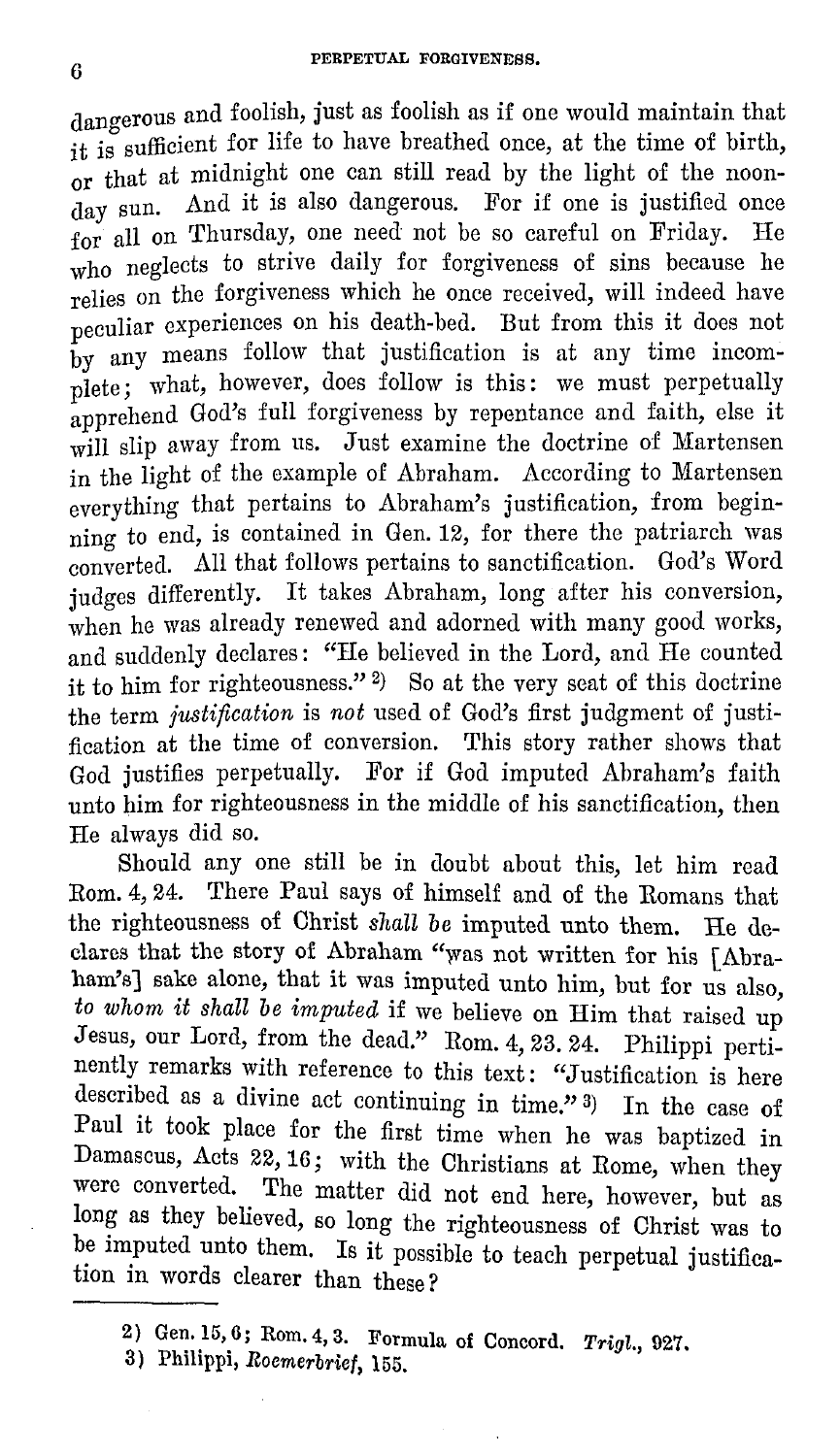Add to this Rom. 8. There the apostle declares: "There is therefore no condemnation to them which are in Christ Jesus... It is God that justifieth." $4)$  Because God perpetually justifies, therefore there is no condemnation to us. Yes, Paul reaches into the future and says: "Who *shall* lay anything to the charge of God's elect? It is God that justifieth." Neither now nor in the future will any one, not even the devil, be able to lay any charges against us because God *perpetually regards us righteous.* Rom. 4, 6 the apostle does not call the man blessed to whom God *has*  imputed righteousness, but the man "unto whom God *imputeth*   $(i_{0}j_{\ell}(\xi_{\ell}a_{\ell})$  righteousness." Of course, there must be a first time when this imputation took place; therefore justification is just as often described also as past. Rom. 5, 1. 9; 1 Cor. 6, 11; Titus 3, 7. Besides these passages, however, there are others in which the verb is in the present tense, in order that all may know that the judgment of God pertains not only to the past, but is perpetually present and active. Is. 43, 25. One need but compare Rom. 5, 1 and Gal. 2, 17. Rom. 5, 1 Paul clearly states: "Therefore, *being justified* by faith, we have peace with God through our Lord Jesus Christ." In Gal. 2, 17 his words are equally clear: "But if we, *while we seelc* to *be justified* by Christ, ourselves also are found sinners, is therefore Christ the minister of sin?" Now, if justification at first were incomplete, then Rom. 5, 1 would not be true; on the other hand, if it had taken place at one time once for all, then Gal. 2, 17 would not be true. So, then, both propositions are wrong; on the contrary, God's justification is at once complete and *perpetual*. Therefore St. Paul can properly say in the same epistle that he possesses Christ and that he is striving to win Christ. Phil. 1, 21; 3, 8. 9. And Rom. 5, 17 he says: "They which *receive* abundance of grace and of the gift of [imputed] righteousness shall reign in life by one, Jesus Christ." He does not say, "which have received," but, "which receive." 5) For they might have received it and then may lose it again. Therefore he shall reign who perpetually receives the full glory of the imputed righteousness of Christ unto his end. Heb. 4, 16; Rom. 5, 1. 2.

But just which faith is imputed for righteousness, the present or the past faith? If the past faith is imputed, then a man might

<sup>4)</sup> Rom. 8, 1: *Ούδεν άρα νύν κατάκριμα τοΐς εν Χριστώ 'Ιησού*. The thought is taken up again v. 33:  $\Theta$ *eoc* o  $\delta$ *ixai* ov.

<sup>5) &</sup>quot;It is preferable to let it  $[\lambda \alpha \mu \beta \dot{\alpha} \nu \sigma \nu \epsilon \epsilon]$  keep the participle and present-tense meaning, so that thereby the receiving of grace is designated as continuing in time." (Philippi, *Roemerbrief*, 222.)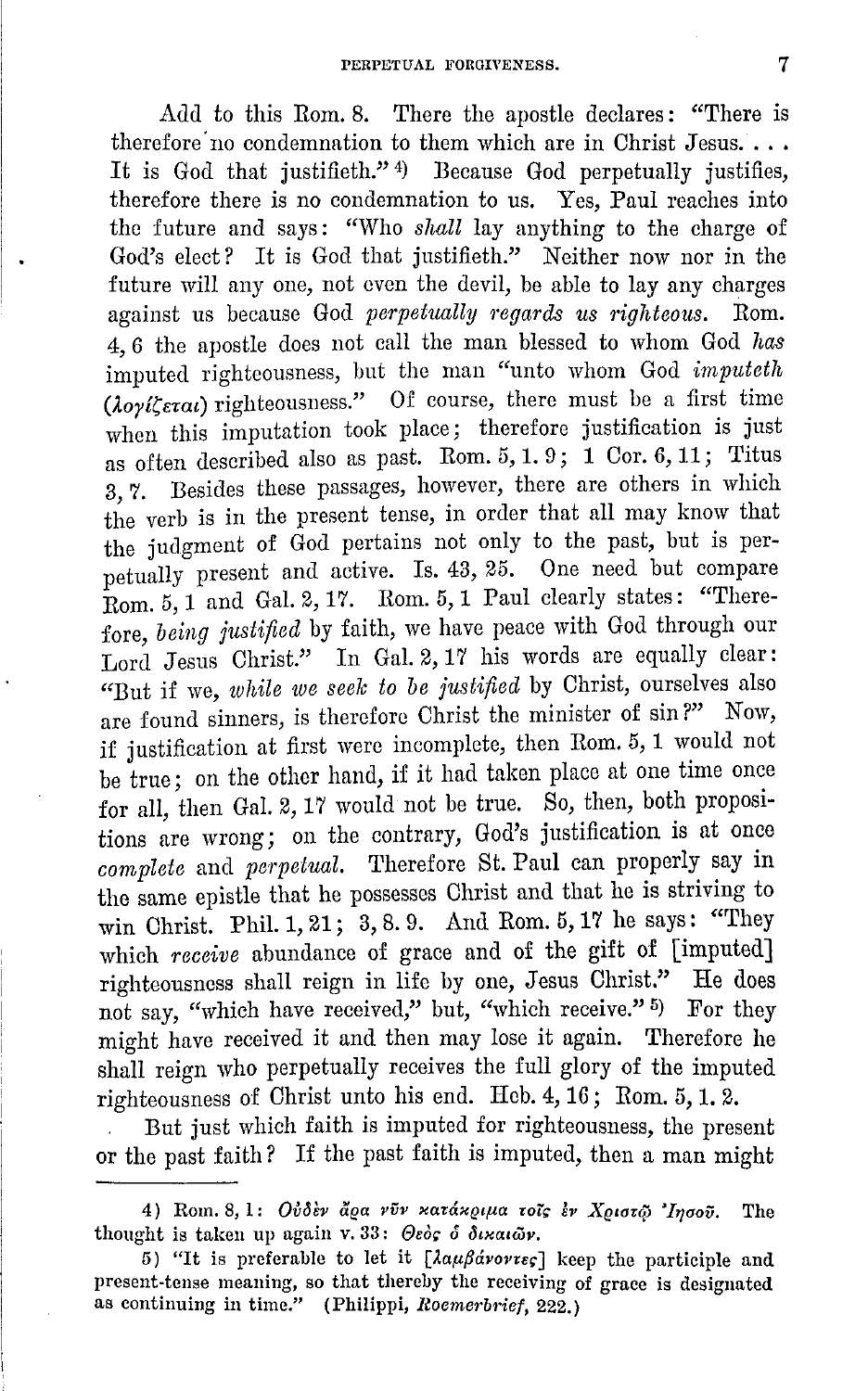be a thief and a just man at the same time. If, on the other hand, it is always the present faith which is imputed, then God's justification can certainly not be limited to a minute in your past life. Hence, when the apostle says: "To him that worketh not, but believeth on Him that justifieth the ungodly, his faith is counted for righteousness," Rom. 4, 5, he certainly means: If you believe to-day, then God imputes that faith which you have to-day unto you for righteousness  $-$  of course, for the sake of its contents  $-$ ; if you believe to-morrow, then God imputes the faith which you have to-morrow; if you believe perpetually, then He imputes your perpetual faith continuously. (Compare Acts 10, 43; 13, 39.) And this is perfectly in order. For just as God perpetually imputed the sin of the world unto Christ until His glorious resurrection, so He imputes the righteousness of Christ unto us unto our end. $6$ ) It would be absurd indeed to say that God pronounces a sentence and then is no more concerned about it. God is not a man who, after having pronounced a sentence, folds up his documents and goes home, no matter what the acquitted defendant may do in the mean while; on the contrary, His eyes perpetually rest upon us. So He perpetually estimates you righteous as long as you abide in Him, and He perpetually condemns those who whore against Him; for He is the living, omnipotent God. And just as little as He retired into solitude after the work of creation was finished, but "upholds all things by the word of His power," 7) Heb. 1, 3, so that not even a sparrow falls from the roof without His will, just so little does He for a moment turn His eyes, which regard us righteous for Christ's sake, away from us. For as the preservation of the world is in fact a perpetual creation, so the justification of a poor sinner is a perpetual act of regarding him righteous. We speak of a state of grace, and that is correct. Rom. 5, 2. But this grace wherein we, as the apostle says, stand is not a heap of sand, but a clear, living stream which perpetually flows down upon us from the throne of the Lamb. Rev. 22, 1. Therefore it is said of this grace that it shall reign as a queen through the [imputed] righteousness unto eternal life by Jesus Christ, our Lord. Rom. 5, 21. And just as little as the Rhine would continue to flow for a moment if the living God were to withdraw His hand from it, just so little would the stream of forgiveness flowing from the throne of God refresh our souls if

<sup>6)</sup> Provided we continue in faith.

<sup>7)</sup> Luther. St. Louis Ed., I, 61 f.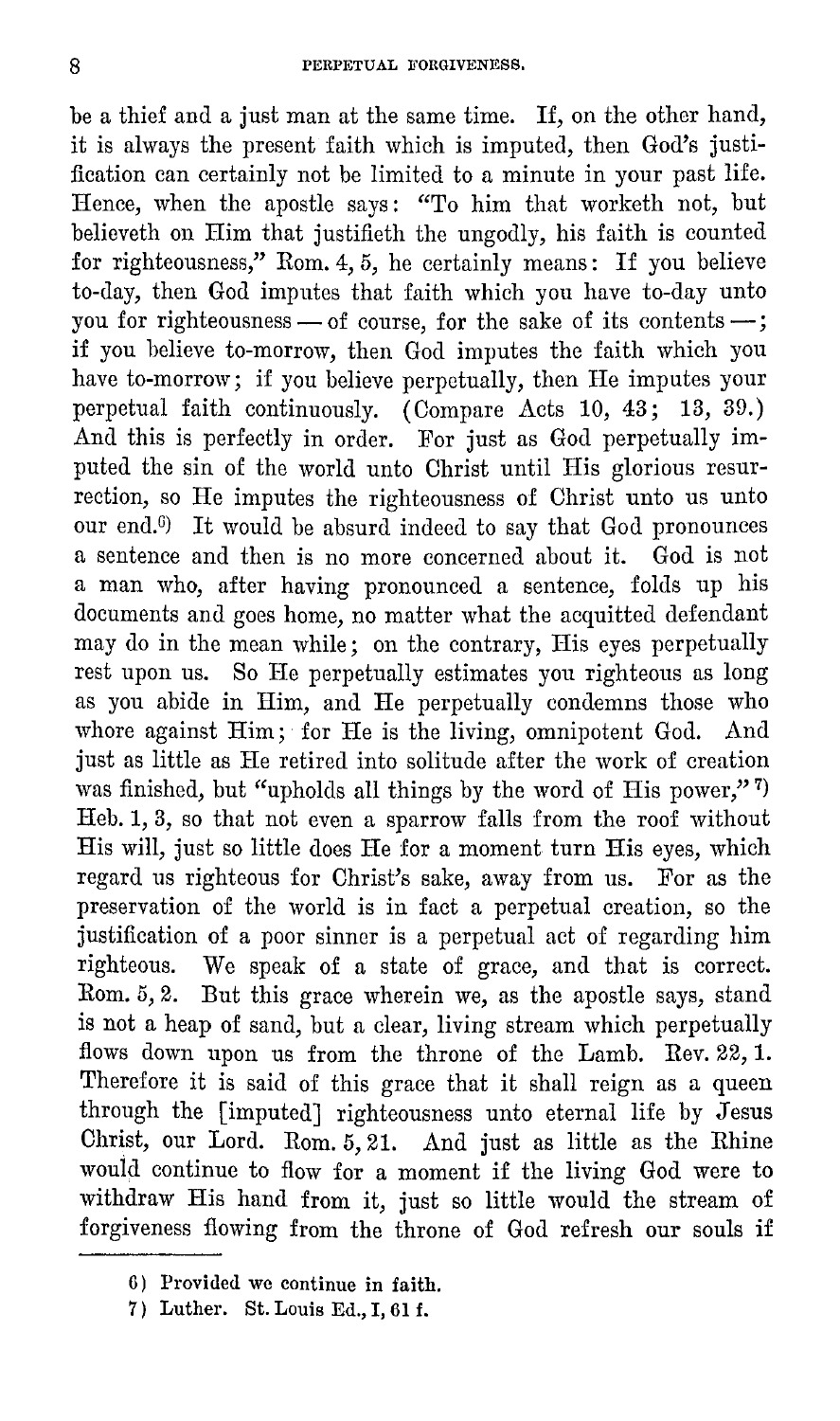God would cease to send it. In token thereof God has comprehended the stream of forgiveness in the Word and so leads it into our hearts and homes: "Peace I leave unto you, My peace I give unto you." John 14, 27. "Peace be unto you," and again: "Peace be unto you." John 20, 19. 21. And again: "Peace be unto you." John 20, 26. And through the mouth of the apostle: "Grace to you and peace from God, our Father, and the Lord Jesus Christ," Rom. 1,  $\gamma$ : and again and over and over: 1 Cor. 1, 3; 2 Cor. 1, 2; Gal.  $1, 3$ ; Eph.  $1, 2$ ; Phil.  $1, 2$ ; Col.  $1, 2$ ; 1 Thess.  $1, 1$ ; 2 Thess. 1, 2; Philemon 3. And once more: "Grace, mercy, and peace from God, our Father, and Jesus Christ, our Lord." 1 Tim. 1, 2; 2 Tim. 1, 2; Titus 1, 4. There you have perpetual forgiveness if you apprehend it by faith. "0 that thou hadst hearkened to My commandments! Then had thy peace been as a river and thy righteousness as the waves of the sea." Is. 48, 18.

But on what' does God's perpetual absolution rest if not on Christ's perpetual intercession? The one requires the other. There is no perpetual forgiveness if the blood of Christ does not perpetually plead for mercy. And Christ's perpetual intercession is perpetually efficacious. Therefore St. Paul exclaims: "Who shall lay anything to the charge of God's elect? It is God that justifieth. Who is he that condemneth? It is Christ that died, yea, rather, that is risen again, *who is even at the right hand of God, who also malceth intercession for us."* Rom. 8, 33. 34. And Heb. 7, 25: "Wherefore He is able to save them to the uttermost [Luther: *immerda1·]* that come unto God by Him, seeing He *ever*  liveth to make intercession for them." Thus He perpetually stands in the presence of God in His bloody garment. Is it conceivable that His perpetual intercession should not procure perpetual justification and forgiveness? 1 John 2, 1; Heb. 9, 24; 4, 14-16. Most certainly not, as just that is His office; for He is a Priest forever. Ps. 110, 4.B)

The doctrine of perpetual justification becomes indisputable, however, if we remember that justification and forgiveness are *the same thing;* for Rom. 4, 6-8 the apostle explains the former

 $\overline{1}$ 

<sup>8)</sup> Concerning Christ's perpetual intercession see Luther, St. Louis Ed., 941. 1024 f. 1030.  $-$  J. B. Carpzov's remarks are very much to the point. He writes: "Uti Christus meritum suum pro nobis praestitit et eodem justificationcm nobis acquisivit, ita etiam id ipsum nunc ad dexteram Patris constitutus praesentat Patri ac postulat pro nobis et rogat, ut propterea credentes justificare velit, sicut Rom. VIII, 34; 1 John II, 1; Hebr. VII, 25 id declaratur nobis." (J. B. Carpzov, *Disputationes Isagogicae in Chemnicium*, 1096.)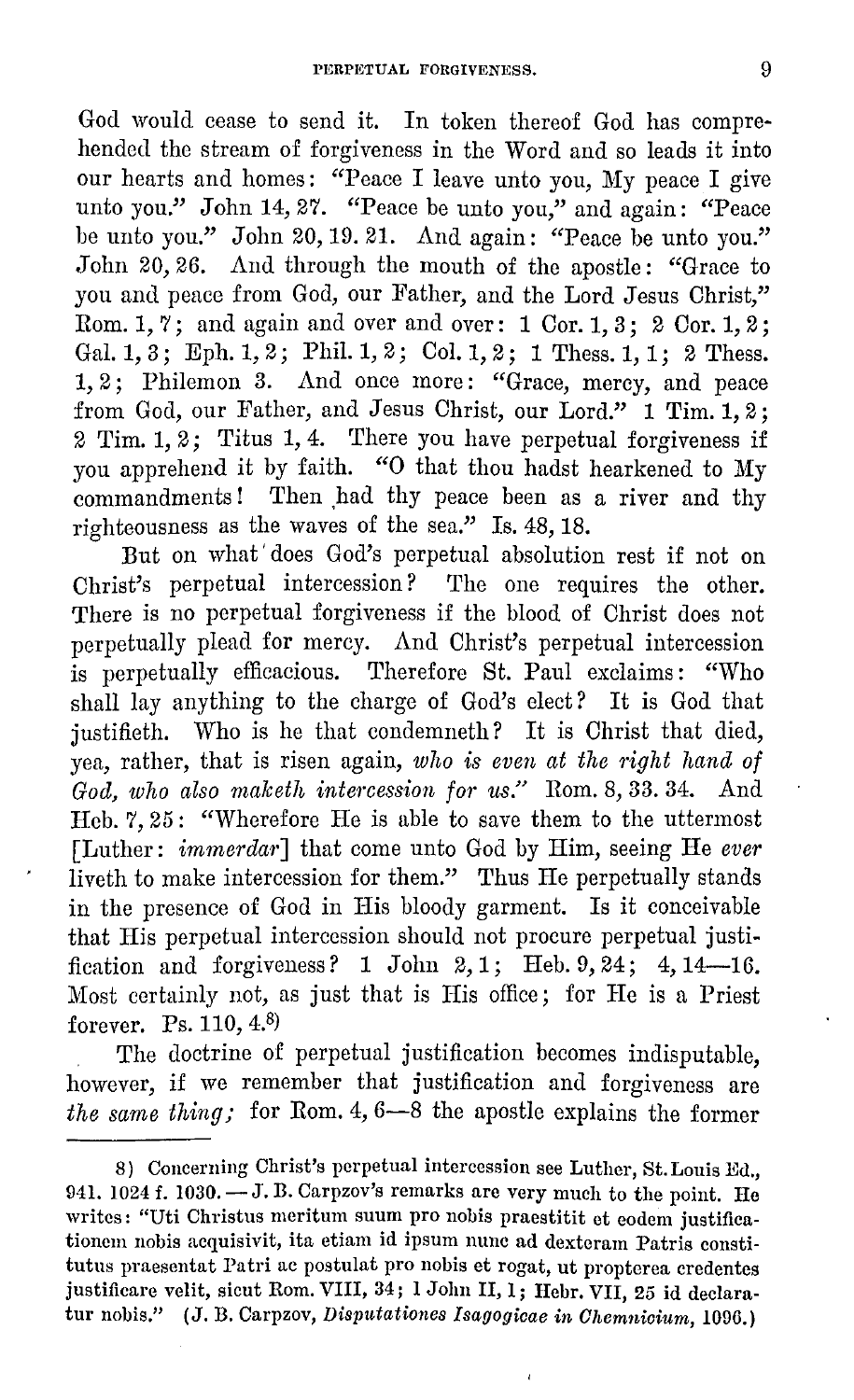by the latter,9) and on the basis of this apostolic word the Formula of Concord testifies: "The word *justify* means ... to absolve" ( *Trigl.,* 793), and it rejects the attempt to separate them as an error. *(Trigl.,* 795. 937.) And forgiveness, in 1 John 1, 7, is described as perpetual, the words reading: "For the blood of Jesus Christ, the Son of God, *cleanseth* us from all sins." It *cleanseth*  us perpetually because we perpetually have sin. (See also Ps. 103, 3.) And Paul begins Rom. 4, 7 with the words: "Blessed are they whose iniquities are forgiven and whose sins are covered," but then he proceeds, v. 8: "Blessed is the man to whom the Lord does not impute ( $\lambda$ oyionzai) sin." Yes, the Hebrew text which the apostle here has in mind says: "Blessed is he whose transgression *is being taken away,* whose sin *is being covered up.* Blessed is the man unto whom the Lord will not impute iniquity." Ps. 32, 1.2. From this we, of course, do not conclude that David did not receive actual and full forgiveness; for the fifth verse of the same psalm expressly says: "Thou *hast* forgiven me the iniquity of my sin." Ps. 32, 5. This, however, we do maintain most emphatically: When the Holy Spirit here speaks of "blessedness," He does not only mean a forgiveness which David once received, but rather the perpetual forgiveness which he enjoyed. Eph. 1, 6. 7 teaches the same: "He hath made us accepted in the Beloved. In whom we *have* redemption through His blood, the forgiveness of sins." So, then, we *have* forgiveness of sins; we did not only have it, but we have it perpetually; of course, not within us, but without us, namely, in Christ. And Col. 1, 12. 13 we read: "Giving thanks unto the Father, which hath made us meet to be partakers of the inheritance of the saints in light; who hath delivered us from the power of darkness and hath translated us into the kingdom of His dear Son; in whom we have redemption through His blood, even the forgiveness of sins." The deliverance from the power of darkness and the translation into the kingdom of Christ took place when we received Holy Baptism, and on the basis of this translation God perpetually forgives our sins. And it is well that it is thus. For a passing forgiveness would benefit us just as little as a mountain stream which is high up in its banks to-day and dried up to-morrow would benefit a boatman.

We are required to believe perpetually; to continue in faith,

<sup>9)</sup> Apostolus justificationem describit per remissionem peccutorum Rom. IV, 7. 8 ex Ps. XXXII, 1; ergo ubi est remissio peccatorum, ibi justificatio. (John Gerhard, *Loci,* III.)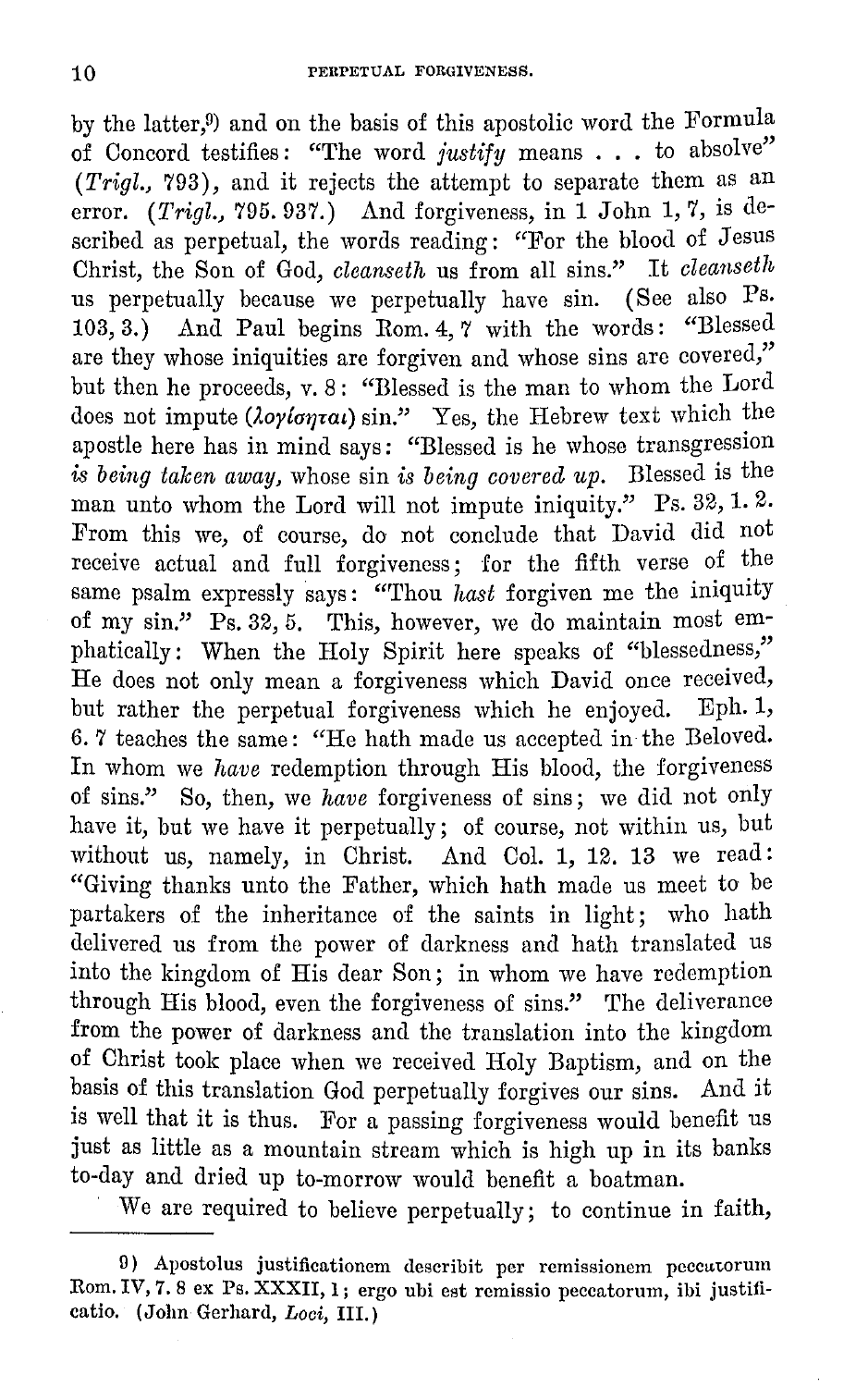Acts 14, 22; to live from faith to faith, Rom. 1,  $17,10$  as the Apostle Paul did, who confessed concerning himself: "The life which I now live in the flesh I live by faith in the Son of God." Gal. 2, 20. And at the end of his pilgrimage he says: "I have fought a good fight; I have finished my course; I have kept the faith." 2 Tim. 4, 7. To believe is to take. If we believe perpetually, we take perpetually. But how can we take perpetually unless we be given perpetually? So there is a perpetual living relation beween our God and us: He gives, and we take: He perpetually gives us the righteousness of Christ, and we perpetually receive it; He perpetually regards us righteous for the sake of His Son, and we perpetually believe. "I believe the forgiveness of sins" does not mean: "I am in possession of it and now  $t_{\rm ake}$  it easy," but: "I take it perpetually." Christ is sitting in the ship; we, the justified not excepted, are not in the ship, but are floundering in the water. Therefore we must cling to the planks of His boat with both hands, yea, if need be, with our teeth, until we safely land in yonder fatherland. This perpetual holding is in every case accompanied by a perpetual turning away from sin. Therefore the Scriptures on every page call to repentance, and Luther is right when he says: "Our Lord and Master Jesus Christ, in saying, 'Repent ye,' etc., intended that the whole life of believers should be penitence." 11) Out of such repentance flows faith till death.<sup>11a</sup>) So, then, these three things are linked together: perpetual forgiveness and perpetual faith and perpetual repentance. None of these is without the other. For how could there be repentance without faith or faith where God does not justify? Rom. 4, 5; Acts 13, 39; 10, 34. And we sorely need these three things because we perpetually have sins. For even the disciple whom Jesus loved confessed: "If we say that we have no sin, we deceive ourselves, and the truth is not in us." 1 John

<sup>10)</sup> Rcspectus habetur ad actum fidei continuatum. Quemadmodum 2 Cor. III, 18 dicimur transformari ex gloria in gloriam, ubi illa *avaôlnlwous* perennitatem et continuitatem significat, ita quoque usurpantur in Scriptura phrases de virtute in virtutem, de saeculo in saeculum. (John Gerhard, *Comm. in JiJpist. ad Rom.,* 38. 39.) Comp. also Hab. 2, 4.

<sup>11)</sup> Domiuus et magister noster Jesus Christus dicendo: Poenitcntiam agite! omnem vitam fidelium poenitentiam esse voluit. (Luther's Ninetyfive Theses, Thesis I.) [For English translation of the Ninety-five Theses see *Concordia Cyclopedia*, p. 756 ff.] -- The same doctrine is taught in the Apology, *Trigl.,* 213, and in the Smalcald Articles, *Trigl.,* 488.

<sup>11</sup> a) What the author means to say is that repentance and faith cannot be separated. In fact, how could it be otherwise, since faith is a part of repentance. -- ED.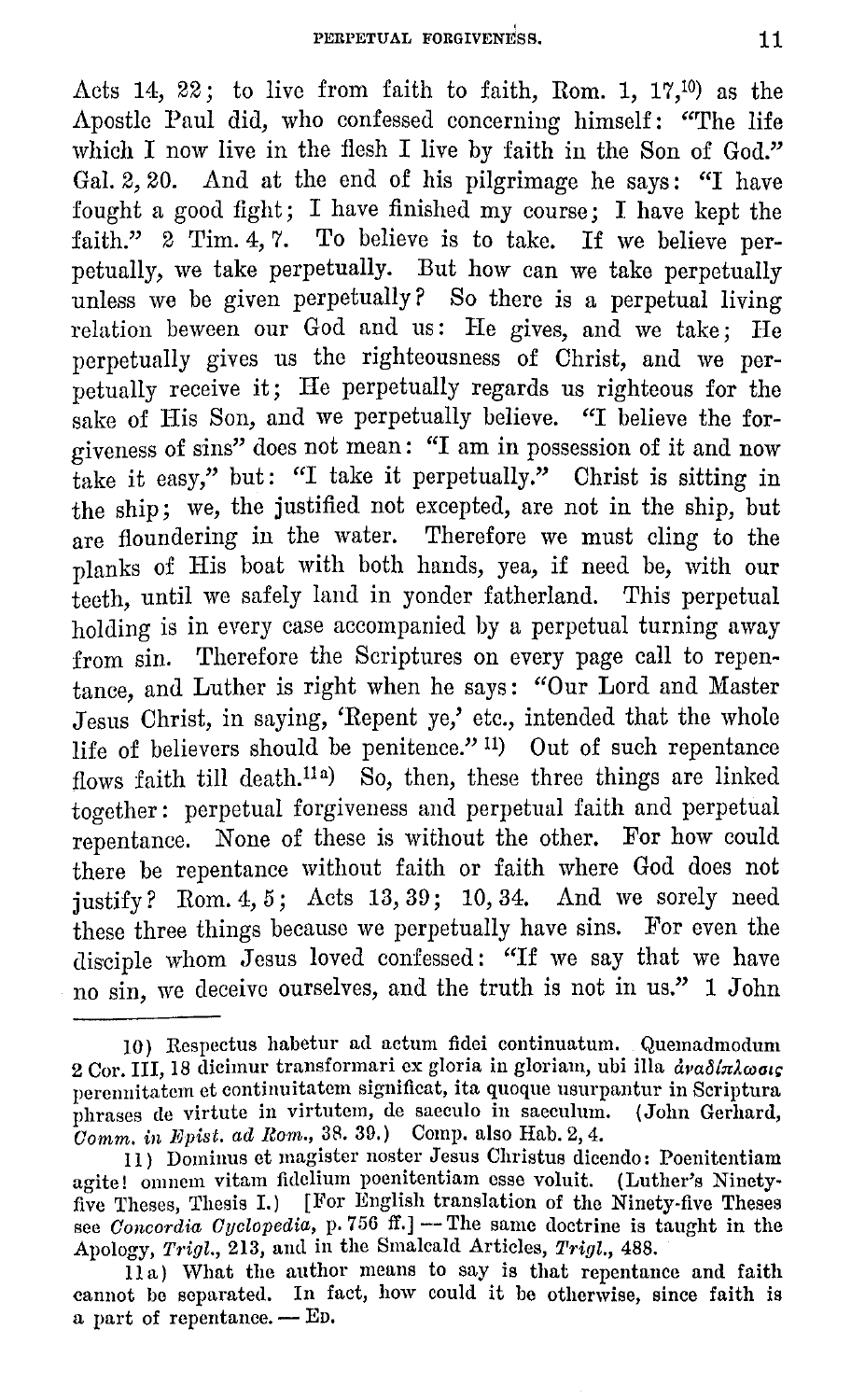1, 8. Verily, in our flesh dwelleth no good thing, Rom. 7, 18, and, in addition, we often commit sinful deeds. But if we transgress one commandment, we are guilty of the whole Law. Jas. 2, 10. Therefore, "if Thou, Lord, shouldest mark (הִשְׁמַר) iniquities, 0 Lord, who shall stand? But there is forgiveness with Thee that Thou mayest be feared." Ps. 130, 3.4. The Hebrew original says *"the* forgiveness" **(n~'?~tl),** not *"a* forgiveness." It is perpetual forgiveness because we perpetually have sins. Woe unto us if God would but for a moment cease to regard us righteous for the sake of the blood of Christ! (Luther. St. Louis Ed., IV, 2045.) But just as at the first time, even so perpetually God's justification comes through the Word. Therefore the Lord does not say: "If a man once receives My sayings, He shall never see death," but: "If a man *lceep* My sayings." John 8, 51. And Paul exhorts his Philippians to hold the Word of life with both hands.<sup>12</sup>) Phil. 2, 16. James even admonishes us perpetually to receive the engrafted Word.13) Jas. 1, 21.

From the viewpoint of this doctrine one understands also Ps. 51. Upon his penitent confession God had forgiven David through the mouth of Nathan. 2 Sam. 12, 13. Nevertheless David trembles and cries: "Have mercy upon me, 0 God, according to Thy loving-kindness: according to the multitude of Thy tender mercies blot out my transgressions. Wash me throughly from mine iniquity and cleanse me from my sin. Purge me with hyssop, and I shall be clean; wash me, and I shall be whiter than snow. Deliver me from bloodguiltiness." Ps. 51, 1. 2. 7. 14. For a terrified conscience the point is always *present* forgiveness. Though God forgave you a thousand times in the past, He must forgive you *now;* though you believed a thousand times in the past, you must perpetually believe if you are to have peace of conscience. And that is a very grievous sin, taking another man's wife and becoming his murderer.<sup>14</sup>) 2 Sam. 12, 9; Ps. 51, 14. Thus God

<sup>12)</sup> *'Eπέχοντες, not έχοντες.* Hence, τον νοῦν or τοὺς ὀφθαλμοὺς επέχειν steadfastly to keep the mind or the eyes fixed upon something.

<sup>13)</sup> James calls the Gospel a  $\lambda \phi \gamma \phi \gamma \phi \psi$  in so far as it was no longer strange to the hearts of his readers, but engrafted into them. And the verb  $\delta \dot{\epsilon}$ *zao*0 $\epsilon$  in no way conflicts with this, because the Word through which the new birth was wrought in the Christians is always proclaimed to them anew and must always be received by them anew.

<sup>14)</sup> Ps. 51, 14 [Hebrew text v. 16] proves that David did not ask for a more complete forgiveness. For a single sin can certainly not be forgiven half. However, concerning this one sin **(Cl'~"T)** two things are certain; first, that it was already forgiven through Nathan; secondly, that David afterwards still asked that it be forgiven.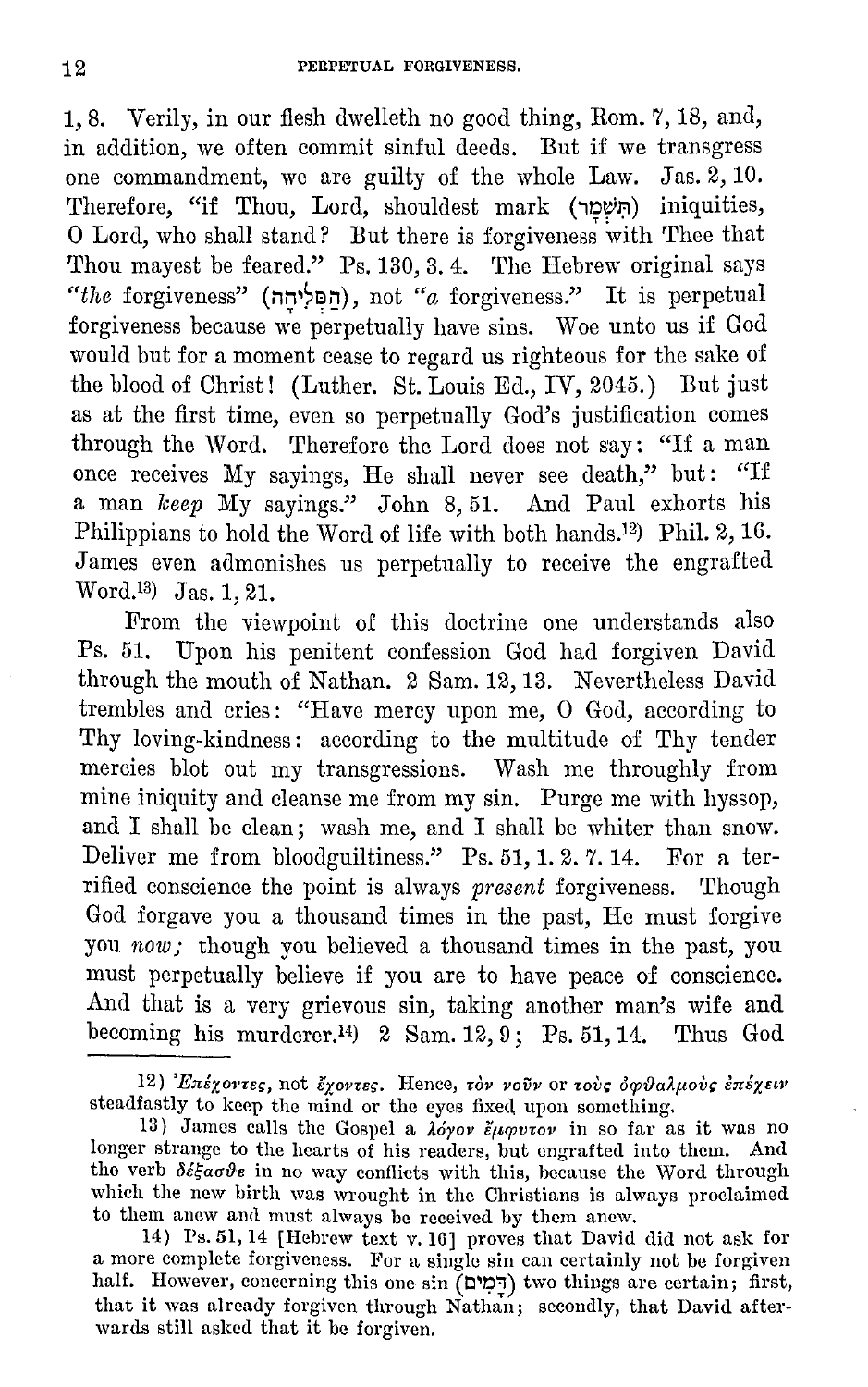:forgave David, and forgave him perpetually, especially in response to his plaintive prayer. Ps. 32.

Our God calls Himself "Sun of Righteousness." Mal. 4, 2. When the sun rises, it causes the trees to glisten in brilliant green; but the colors fade away when the sun sets. So it is not enough that the brightness of the righteousness of Christ was once spread over you; God must perpetually shed its rays upon you, else your glory will depart as the colors outdoors fade away when night  $\frac{1}{\text{comes on.}}$   $\frac{1}{\text{Num. 6, 25.}}$  Sun of Righteousness, shed Thy rays perpetually upon us, for Thy light is our light.

This is also the doctrine of the Fathers. When the Augsburg Confession says that we *are* justified before God if we believe and that God imputes this faith unto us for righteousness in His sight,<sup>15</sup>) it does not speak of a justification which took place in Holy Baptism or in conversion, but of a continuous act of God. Also Carpzov understands the Augsburg Confession thus. In his famous *Introduction to the Confessional Writings of the Lutheran*   $\overline{Church}$  he says: "The Protestants are here"  $\overline{\phantom{A}}$  in Article IV of  $t$ he Augsburg Confession — "speaking of justification as it takes place and is continued, namely, as it takes place and is continued as far as it is solely by faith."  $^{16}$ ) The Apology teaches the same when it says: "Sin is remitted in Baptism, not in such a manner that it no longer exists, but so that *it is not imputed." (Trigl.,*  115.) And again: "They," (*i.e.*, the passages quoted), "clearly call concupiscence sin, which, however, is not imputed to those who are in Christ, although by nature it is a matter worthy of death, where it is not forgiven." <sup>17</sup>) So, then, sin remains in us. How long? As long as we live. But it is not imputed unto us. How long? As long as we live. Is this perpetual forgiveness, or is it not? ( Seo Smalcald Articles. *Trigl.,* 499.) Also the Small Catechism joins in this testimony when it says: "I believe the forgiveness of sins." What does this mean? It does not mean:

<sup>15)</sup> Gratis justificantur propter Christum per fidem, quum credunt se in gratiam recipi et peccata remitti propter Christum, qui sua morte pro nostris peccatis satisfecit. Hane fidcm imputat Deus pro justitia coram ipso, Rom. 3 ct 4. ( *7'rigl.,* 45.)

<sup>16)</sup> Loquuntur Protestantcs de justificationc, prout illa fit ct con $t$ inuatur ..., prout enim fit ac continuatur, catenus ex sola fide est. (John B. Carpzov, *Isagoge in Libros Eccl. Luth. Symbolicos*, 202.)

<sup>17)</sup> Hnec testhnonin nulla cavillationc everti possunt. Clare enim appellant concupiscentiam peccatum, quod tamen his, qui sunt in Christo, non imputatur, etsi res sit natura digna morte, ubi non condonatur. *(Trig!.,* 115.)